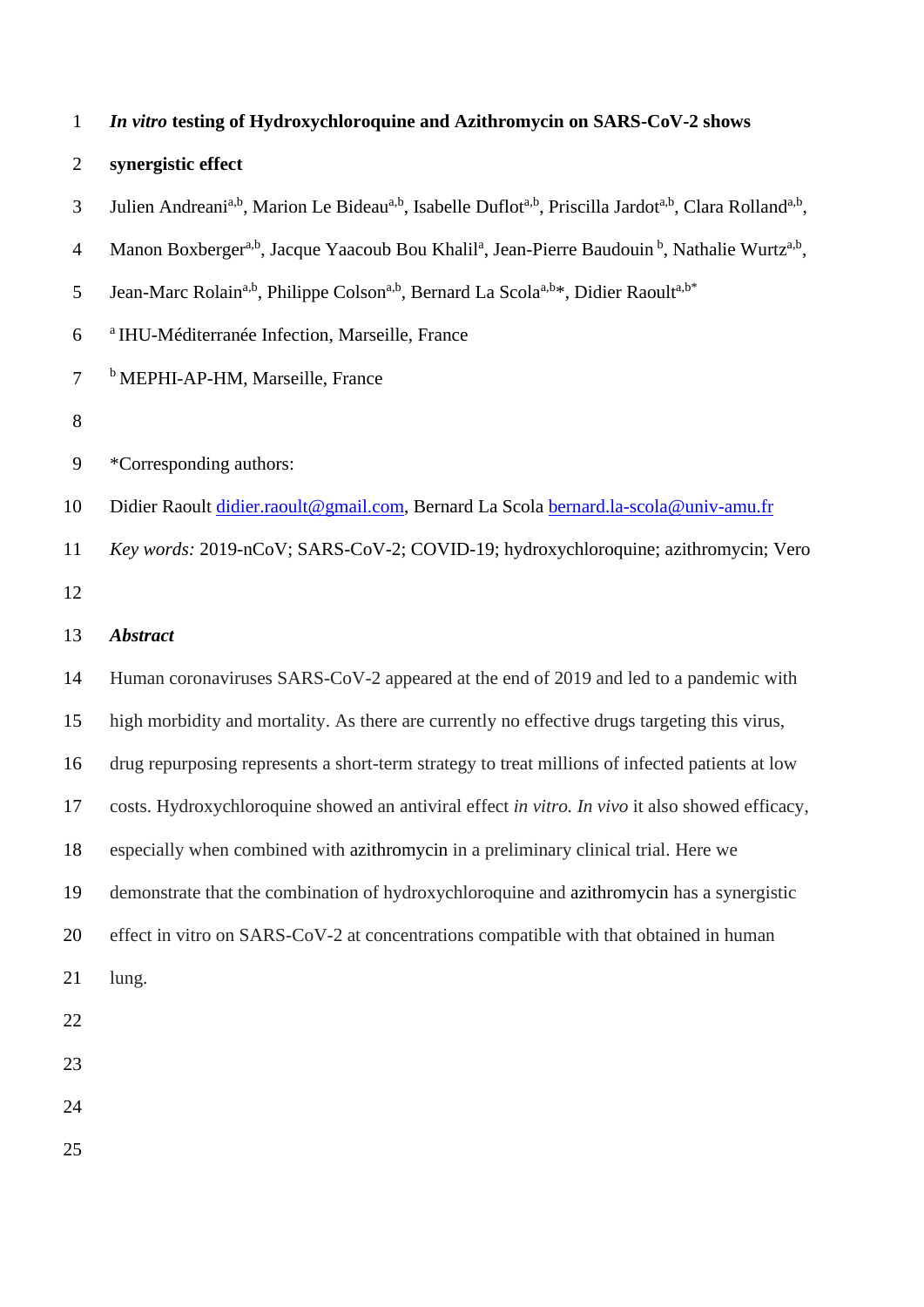#### **Background**

 Since the end of 2019, the world has encountered epidemic conditions attributable to a novel 28 Coronavirus SARS-CoV 2 (1-3). This is the  $7<sup>th</sup>$  Coronavirus identified to infect Human population (*1;4;5*) and the first one that had pandemic potential in non-immune populations in 30 the  $21<sup>st</sup>$  century (6). Finding therapeutics is thus crucial, and it is proposed to do so by repurposing existing drugs (*7-9*). This strategy presents the advantages that safety profiles of such drugs are known and that they could be easily produced at relatively low cost, thus being quicker to deploy than new drugs or a vaccine. Chloroquine, a decades-old antimalarial agent, an analog of quinine, was known to inhibit the acidification of intracellular compartments (*10*) and has shown *in vitro* and *in vivo* (mice models) activity against different subtypes of Coronaviruses: SARS-CoV-1, MERS-CoV, HCoV-229E and HCoV-OC43 (*11-16*). In 2004 it was tested in vitro against SARS-CoV 1 (*17*) and caused a 99% reduction of viral replication after 3 days at 16 μM. Moreover, tests in vitro have shown inhibition of viral replication on SARS-CoV 2 detected by PCR and by CCK-8 assay (*18*). Hydroxychloroquine (hydroxychloroquine sulfate; 7-Chloro-4-[4-(N-ethyl-N-b-hydroxyethylamino)-1- methylbutylamino]quinoline sulfate) has shown activity against SARS-CoV2 in vitro and exhibited a less toxic profile (*19*). This drug is well known and currently used mostly to treat autoimmune diseases and also by our team to treat Q fever disease (*20;21*) and Whipple's disease (*22;23*). In those clinical contexts, concentrations obtained in serum are close to 0.4-1 µg/mL at the dose of 600 mg per day over several months (*24*). Clinical tests of chloroquine and hydroxychloroquine to treat COVID-19 are underway in China (*25*), with such trials using hydroxychloroquine in progress in the US (ClinicalTrials.gov Identifier: NCT04307693) and in Europe with the Discovery Trial. In this drug repurposing effort, antibacterial components have also been tested. Teicoplanin, a glycopeptide, was demonstrated in vitro to inhibit cellular penetration of Ebola virus (26) and SARS-CoV 2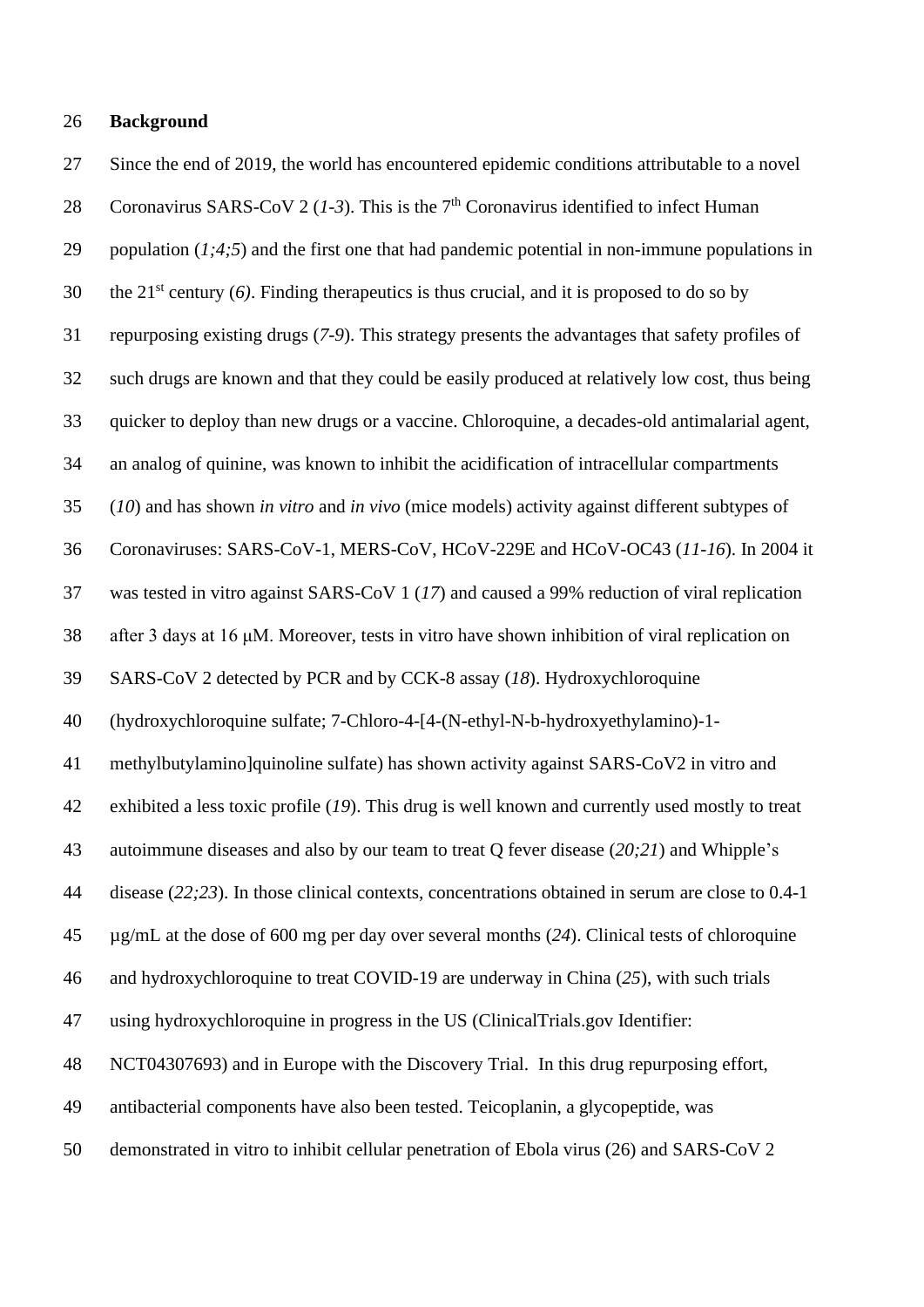(*27*). Azithromycin (azithromycin dehydrate), a macrolide, N-Methyl-11-aza-10-deoxo-10-

dihydroerythromycin A, has shown antiviral activity against Zika (*28-30*) . Azithromycin is a

well-known and safe drug, widely prescribed in the US, for example, with 12 million

treatment courses in children under 19 years of age alone. (*31*). A recent study has identified

these two compounds (azithromycin and hydroxychloroquine) among 97 total potentially

active agents as possible treatments for this disease (*32*).

In a preliminary clinical study, hydroxychloroquine and, with even greater potency, the

combination of hydroxychloroquine and azithromycin were found effective in reducing the

SARS-CoV-2 viral load in COVID-19 patients (*33*). Since the beginning of the epidemic in

the Marseille region we isolated numerous strains and we tested one of them, the SARS-CoV-

2 IHUMI-3, using different concentrations of hydroxychloroquine and azithromycin, alone

and in combination, with Vero E6 cells.

### **Materials and Methods**

#### **Viral isolation procedure and viral stock**

 The procedure of viral isolation of our SARS-Cov 2 strain IHUMI-3 was detailed elsewhere 66 (33). The viral production was done in 75 cm<sup>2</sup> cell culture flask containing Vero E6 cells (American type culture collection ATCC® CRL-1586™) in MEM with 4% of fetal bovine serum and 1% glutamine. Cytopathic effect was monitored daily under an inverted microscope (Figure 1). After nearly complete cell lysis (approximately 96 hours), viral supernatant was used for inoculation on 96-wells plate.

### **Testing procedure for drugs**

72 Briefly, we prepared 96-well plates with  $5.10^5$  cells/mL of Vero E6 (200 $\mu$ L per well), using

Minimum Essential Media (Gibco, ThermoFischer) with 4% of fetal bovine serum and 1%

74 glutamine. Plates were incubated overnight at  $37^{\circ}$ C in a CO<sub>2</sub> atmosphere. Drug concentrations

75 tested were 1, 2 and 5 uM for hydroxychloroquine and 2, 5 and 10 uM for azithromycin. We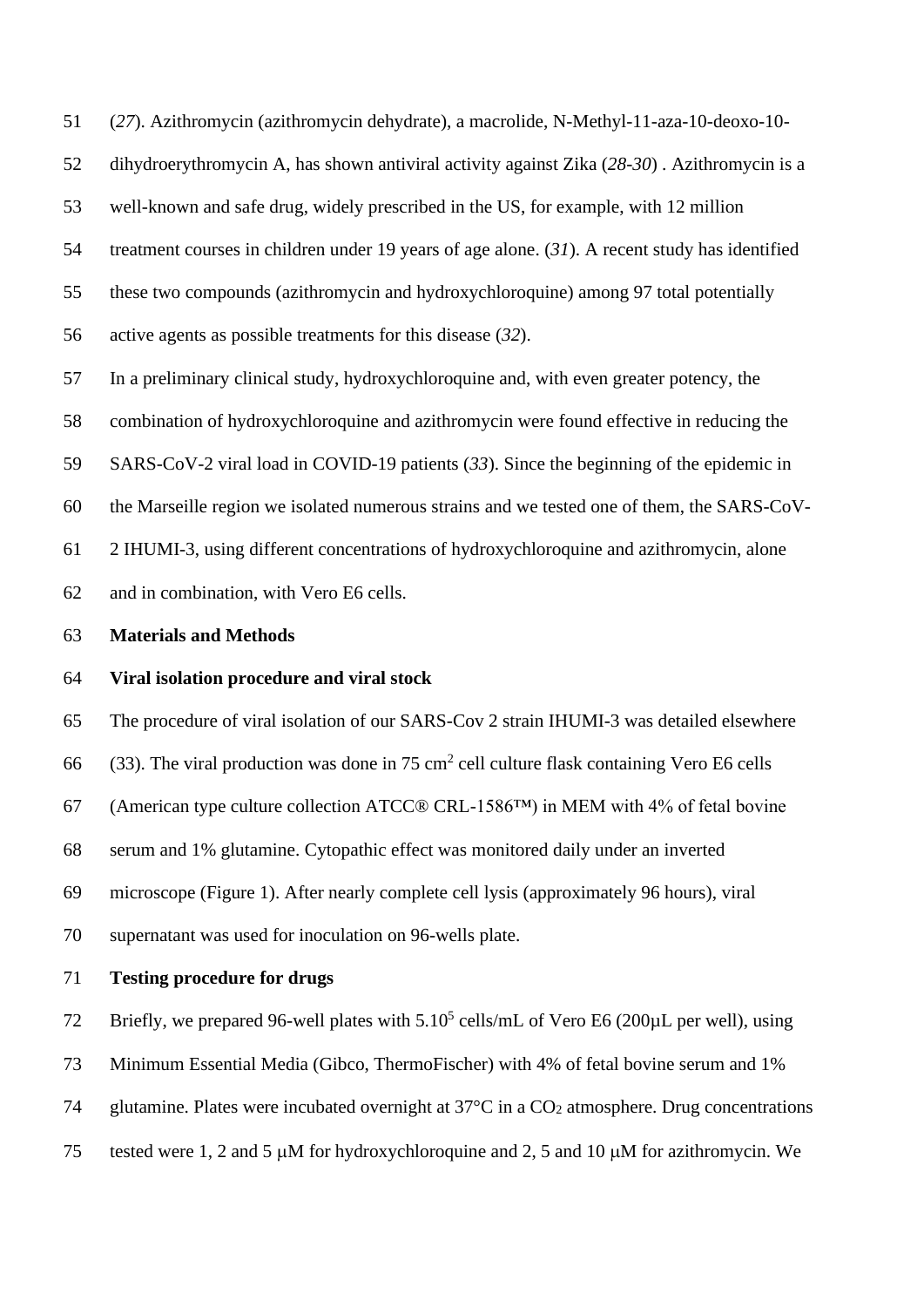also tested combinations of these agents at these concentrations, each test done at least in triplicate. Four hours before infection, cell culture supernatant was removed and replaced by 78 drugs diluted in the culture medium. At t=0, virus suspension in culture medium was added to all wells except in negative controls where 50µL of the medium was added. We tested different multiplicities of infection (MOI) at 2.5 and at 0.25. RT-PCR was done 30 minutes post-infection in one plate and again at 60 hours post-infection on a second plate. For this, 82 100  $\mu$ L from each well was collected and added to 100  $\mu$ L of the ready-use VXL buffer from QIAcube kit (Qiagen, Germany). The extraction was done using the manual High Pure RNA Isolation Kit (Roche Life Science), following the recommended procedures. The RT-PCR was done using the Roche RealTime PCR Ready RNA Virus Master Kit. The primers were designed against the E gene using the protocol of Amrane et al. (*34*) in the Roche LightCycler® 480 Instrument II.

### **Results**

 No cytotoxicity was associated with drugs alone or in combination in controls wells (without viruses). We detected RNA viral production from 24 to 16 cycle-thresholds (Ct, inversely correlated with RNA copy numbers) for the positive control that was associated with cell lysis. In all cases, cell lysis at 60 hours was correlated with viral production as compared to control (Figure 2). At low MOI, azithromycin or hydroxychloroquine alone had no or low impact on the viral production compared to the positive control. We observed only a moderate effect for hydroxychloroquine at 5 µM in 2 of the 3 replicates (Figure 2a). For the combination of azithromycin and hydroxychloroquine, we observed inhibition of viral 97 replication for wells containing hydroxychloroquine at  $5 \mu$ M in combination with 98 azithromycin at 10 and 5  $\mu$ M (Figure 2b). Moreover, no cytopathic effect was observed at 60 hours post infection in these wells (Figure 3). At high MOI, neither drug showed any effect.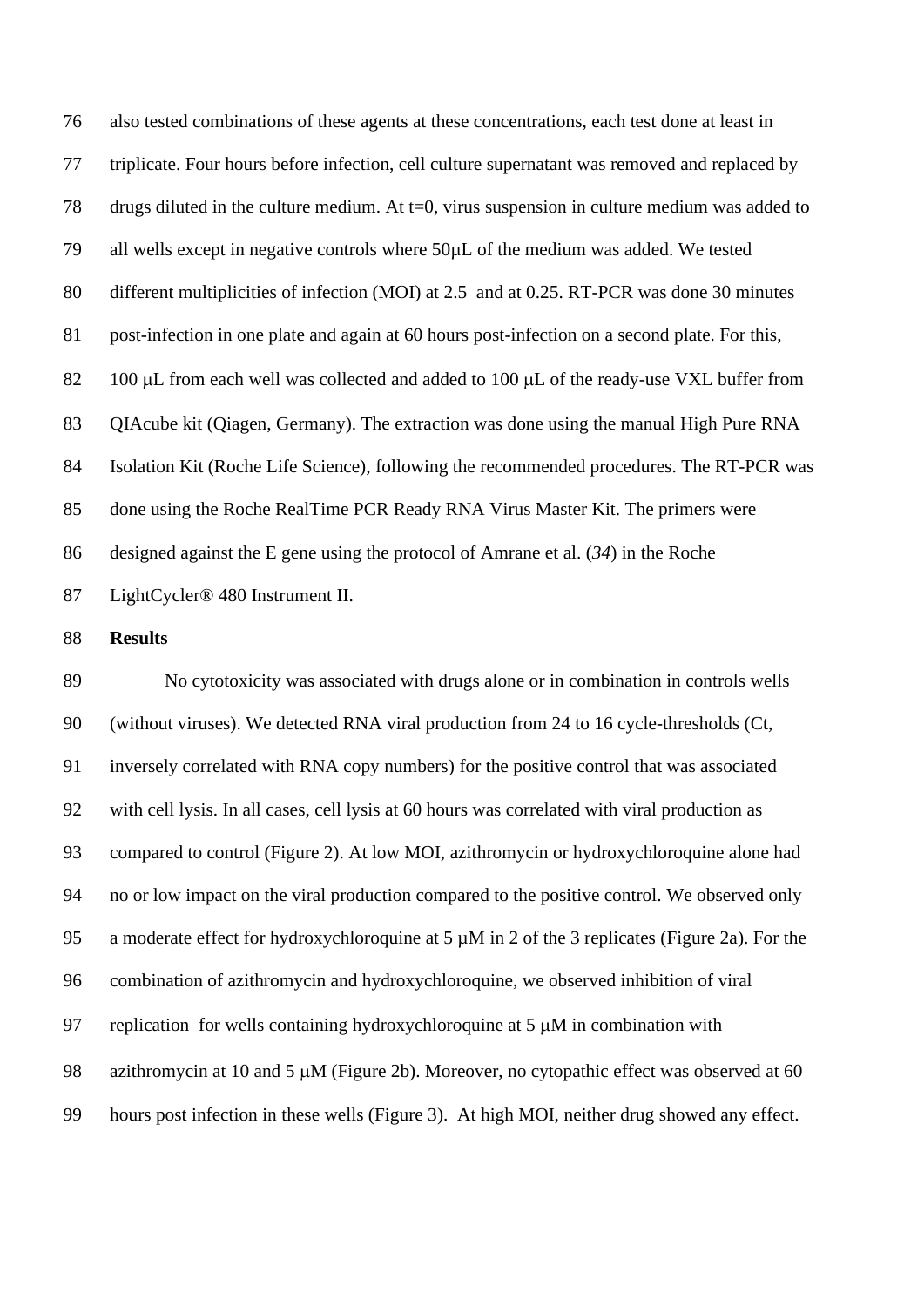100 The unique observed effect was with the combination of hydroxychloroquine at 2  $\mu$ M and 101 azithromycin at 10  $\mu$ M, leading to total inhibition of viral replication.

**Discussion**

 In this present work, we could confirm a moderate effect of hydroxychloroquine alone on SARS-CoV2 at low MOI as previously observed with the lowest concentrations used in a prior study (*19*). The most striking observation was the synergistic effect of the combination of hydroxychloroquine and azithromycin. As compared to other studies testing hydroxychloroquine for which viral growth was evaluated at 48h, our conditions with prolonged incubation time of 60 hours showed that this effect remained observable. As for MOI, even at the higher MOI of 2.5, as compared to the data of Liu et al. where the highest MOI was of 0.8, the effect of the combination to inhibit viral growth was observable. Hydroxychloroquine has been demonstrated in vitro to inhibit replication of SARS-CoVs 1 and 2 (*17;19*). Concentrations of drugs for our study were based on the known cytotoxicity drugs (50% of cytotoxicity, EC 50) and their effect on microorganisms (50% inhibitory concentration, IC50). With Zika virus, azithromycin showed activity with an IC 50 range from 2.1 to 5.1 μM depending MOI (28) without notable effect on EC 50 at high concentration (*29)*. On Vero E6 it was shown that for hydroxychloroquine, EC 50 is close to 250 μM (249.50 μM), which is significantly above the concentrations we tested herein (*19*). Against SARS-CoV 2, the IC 50 of hydroxychloroquine was determined to be 4.51, 4.06, 17.31, and 12.96 μM with various MOI of 0.01, 0.02, 0.2, and 0.8, respectively. One of the main criticisms of previously published data was that drug concentrations for viral inhibitionused in vitro are difficult to translate clinically due to side effects that would occur at those concentrations. The synergy between azithromycin and hydroxychloroquine that we observed herein is at concentrations achieved in vivo and detected in pulmonary tissues (*35-*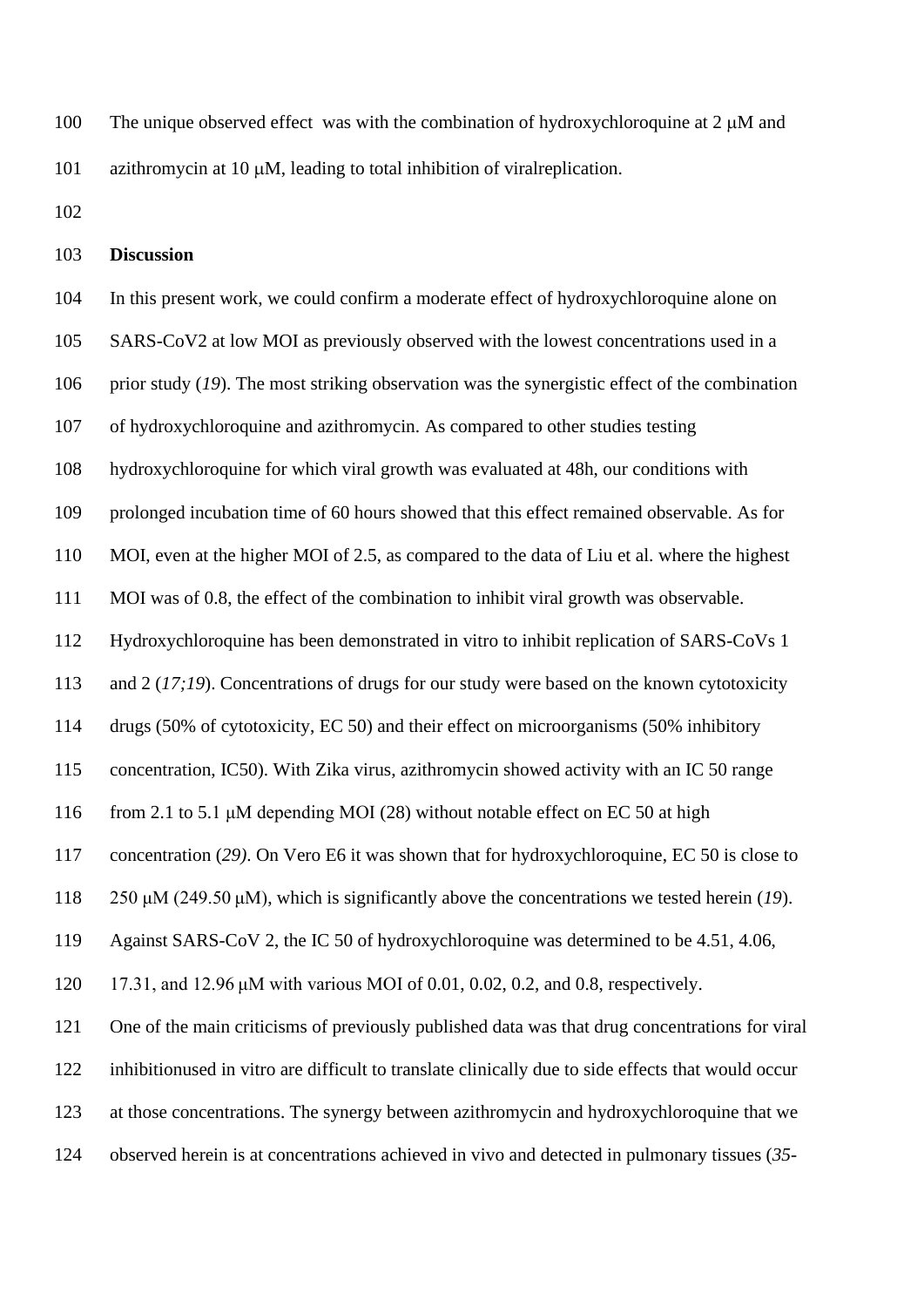- *37*). Our data are thus in agreement with the clinical efficacy of the combination of
- hydroxychloroquineand azithromycin demonstrated by Gautret et al. (*33*). They support the
- clinical use of this drug combination, especially at the early stage of the COVID-19 infection
- before the patients have respiratory distress syndrome with associated cytokine storm and
- become less treatable by any antiviral treatment.
- 
- 
- **Figure 1: Observations of infected Vero E6 Monolayer**.
- Observation was done 48 hours post infection by the SARS-CoV 2 strain IHUMI-3.
- Magnitude X400. The picture was captured on ZEISS AxioCam ERC 5s.



- 
- 
- **Figure 2: RNA viral quantification between 0 and 60 hours post infection.**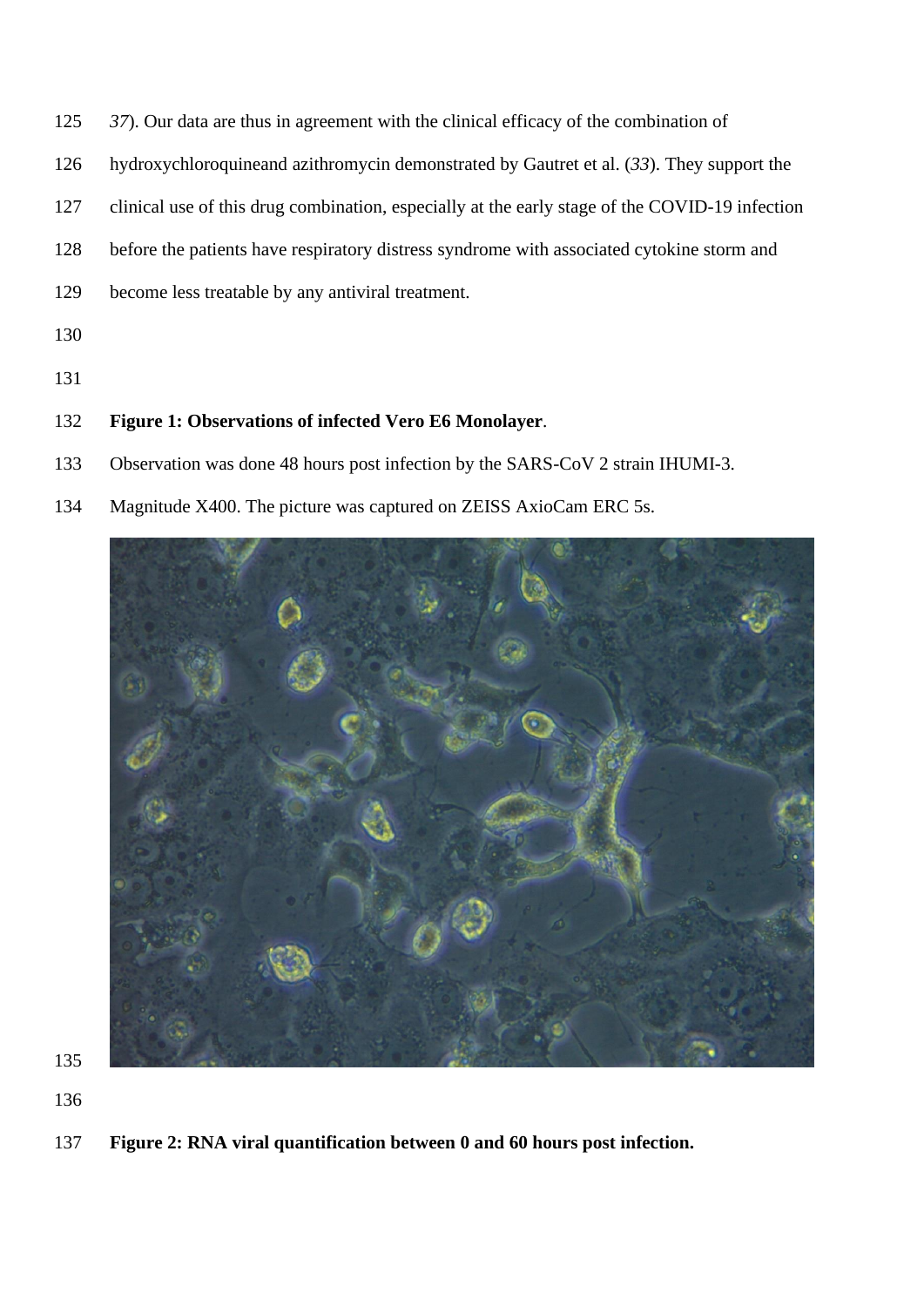- For each condition, the first histogram represents average RNA cycle-thresholds
- quantification at H0, and the second histogram represents average RNA viral quantification
- 60 hours post-infection. Standard deviation scales are present for each condition (n=3 for all
- conditions and n=4 for the positive control).
- 142 **2A.** represents molecules tested alone, A10 is for azithromycin at 10  $\mu$ M, A5 at 5  $\mu$ M, A2 is
- 143 at 2  $\mu$ M, H<sub>2</sub> is for hydroxychloroquine at 5  $\mu$ M, H<sub>2</sub> for 2  $\mu$ M, H<sub>1</sub> for 1  $\mu$ M. **2B**. represents
- the combination of molecules tested.





 Picture were captured on ZEISS AxioCam ERC 5s, 58 hours post infection by the SARS-CoV 2 strain IHUMI-3. Magnitude X200. **3A-B-C.** overview of the monolayer in each well for the 149 condition of Azithromycin 5  $\mu$ M associated with hydroxychloroquine at 5  $\mu$ M, **3D.** shows a 150 cytopathic effect observed in one well in the condition Azithromycin 10  $\mu$ M combined with 151 hydroxychloroquine at 2  $\mu$ M **3E.** negative control well and **3F.** positive control well.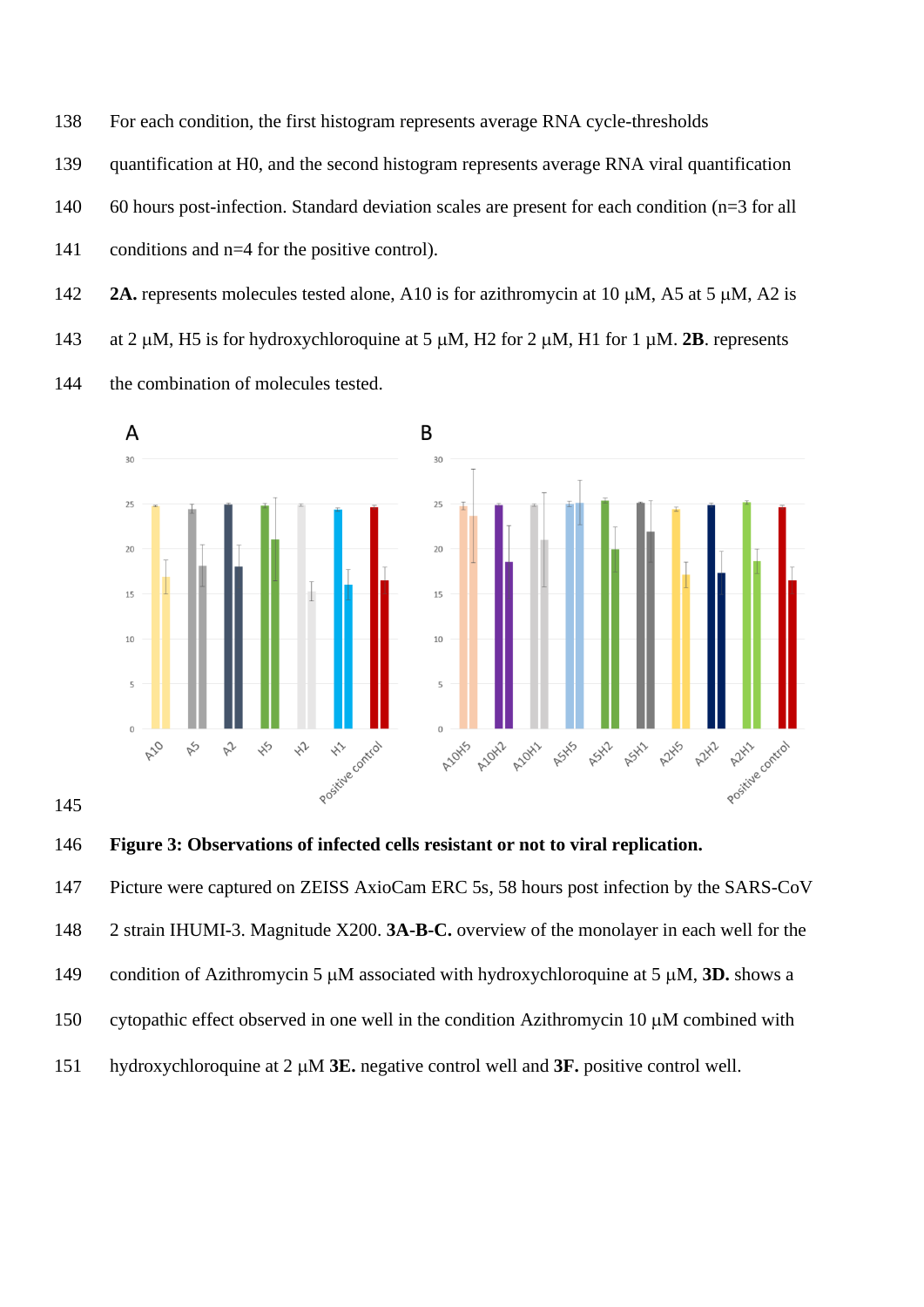

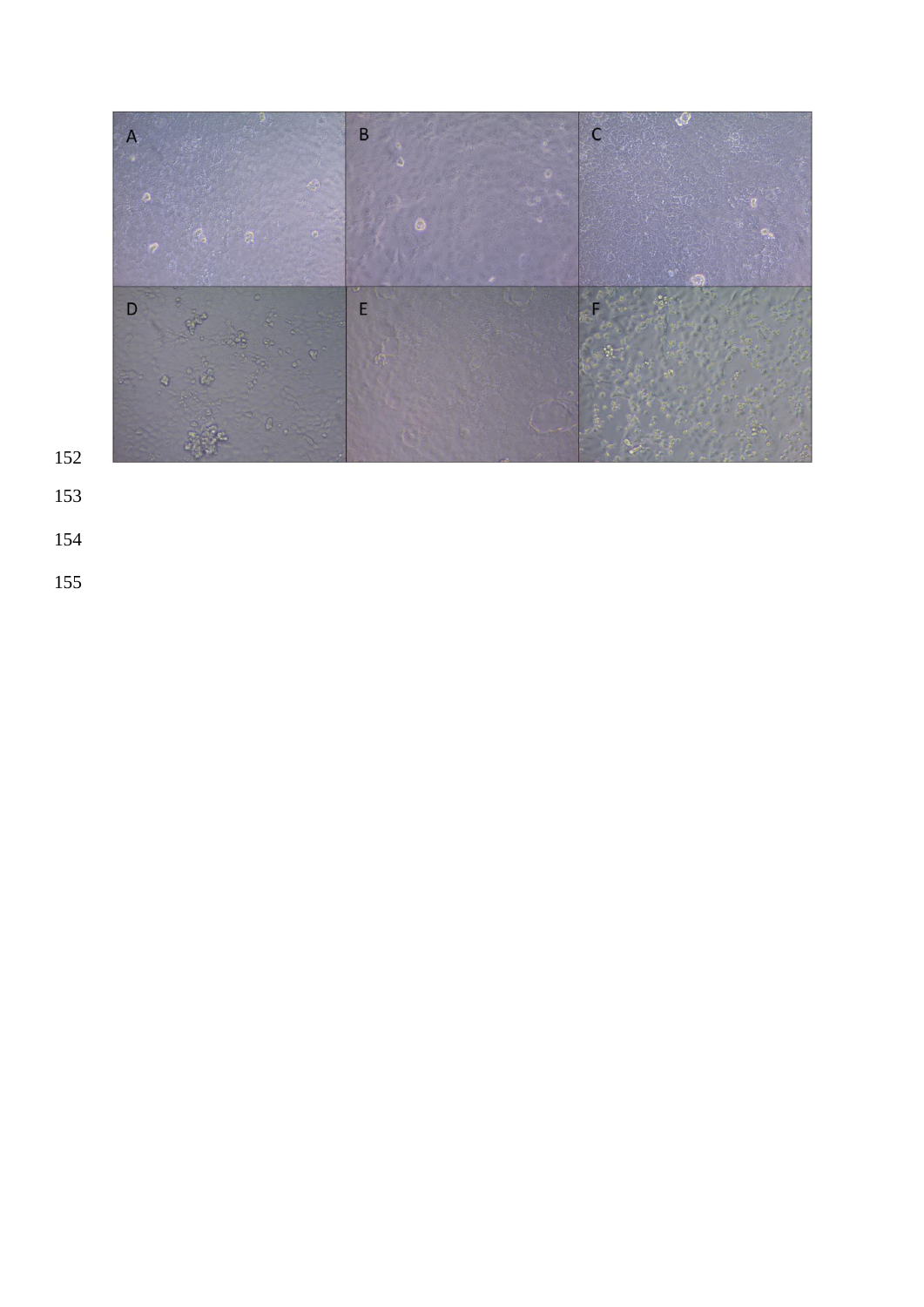- **Funding:** This research was funded by the French Government under the "Investissements
- d'avenir" (Investments for the Future) program managed by the Agence Nationale de la
- Recherche (ANR, French National Agency for Research), (reference: Méditerranée Infection
- 10-IAHU-03), by Région Provence-Alpes-Côte d'Azur and European funding FEDER
- PRIMI.

## **Conflicts of Interest:**

- The authors declare no conflict of interest.
- **Acknowledgments:** The authors are indebted to David Scheim for critical lecture and editing
- the English version of this paper.
-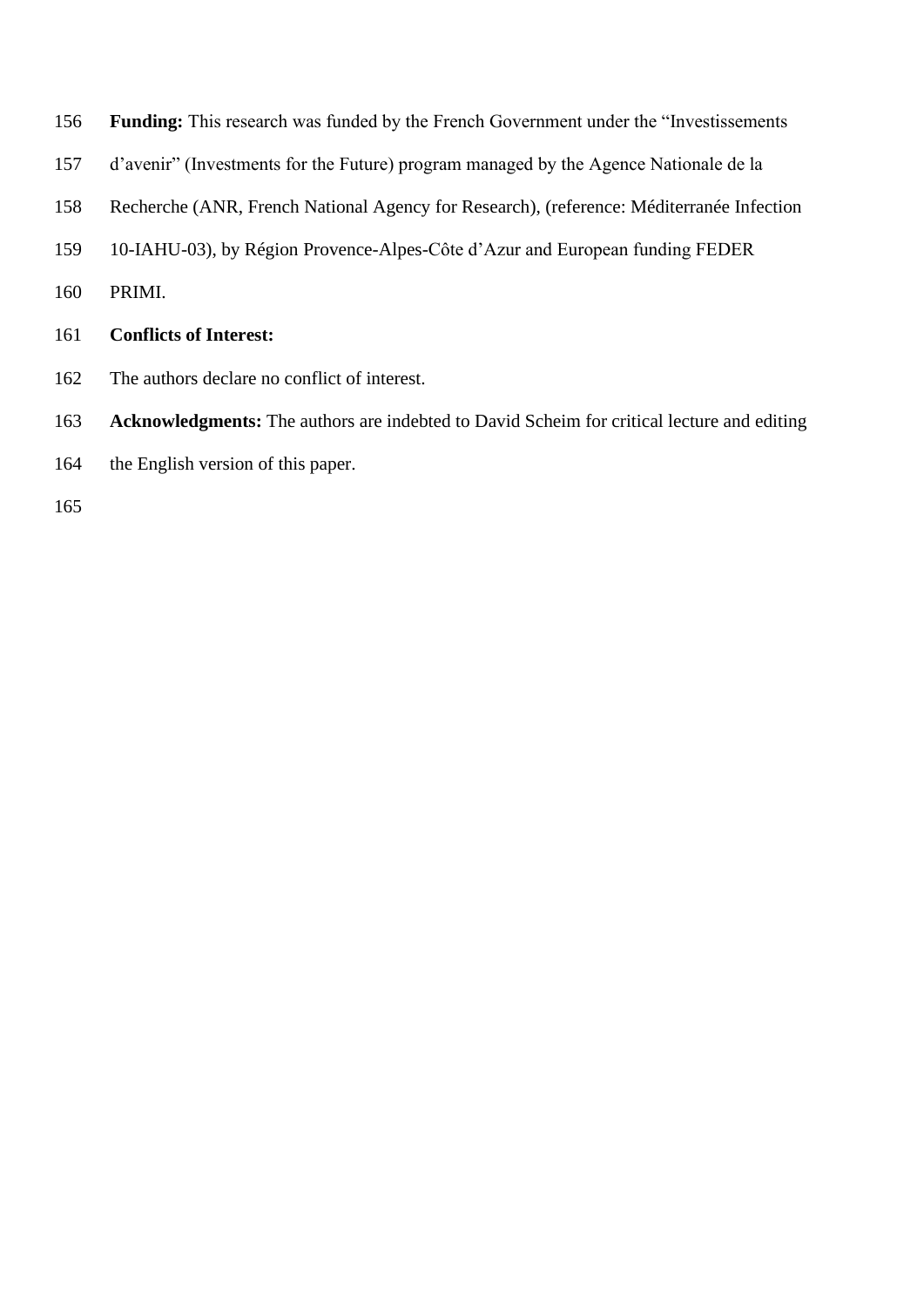# **References**

| 168 |     | (1) Zhu N, Zhang D, Wang W, Li X, Yang B, Song J, et al. A Novel Coronavirus from       |
|-----|-----|-----------------------------------------------------------------------------------------|
| 169 |     | Patients with Pneumonia in China, 2019. N Engl J Med. 2020 Feb 20;382(8):727-33.        |
| 170 | (2) | Guan WJ, Ni ZY, Hu Y, Liang WH, Ou CQ, He JX, et al. Clinical Characteristics of        |
| 171 |     | Coronavirus Disease 2019 in China. N Engl J Med. 2020 Feb 28.                           |
| 172 | (3) | Rothe C, Schunk M, Sothmann P, Bretzel G, Froeschl G, Wallrauch C, et al.               |
| 173 |     | Transmission of 2019-nCoV Infection from an Asymptomatic Contact in Germany. N          |
| 174 |     | Engl J Med. 2020 Mar 5;382(10):970-1.                                                   |
| 175 |     | (4) Zaki AM, van BS, Bestebroer TM, Osterhaus AD, Fouchier RA. Isolation of a novel     |
| 176 |     | coronavirus from a man with pneumonia in Saudi Arabia. N Engl J Med. 2012 Nov           |
| 177 |     | 8;367(19):1814-20.                                                                      |
|     |     |                                                                                         |
| 178 |     | (5) Vabret A, Dina J, Gouarin S, Petitjean J, Tripey V, Brouard J, et al. Human (non-   |
| 179 |     | severe acute respiratory syndrome) coronavirus infections in hospitalised children in   |
| 180 |     | France. J Paediatr Child Health. 2008 Apr; 44(4): 176-81.                               |
| 181 | (6) | Morens DM, Folkers GK, Fauci AS. What is a pandemic? J Infect Dis. 2009 Oct             |
| 182 |     | $1;200(7):1018-21.$                                                                     |
| 183 | (7) | Kruse RL. Therapeutic strategies in an outbreak scenario to treat the novel coronavirus |
| 184 |     | originating in Wuhan, China. F1000Res. 2020;9:72.                                       |
| 185 | (8) | Lai CC, Shih TP, Ko WC, Tang HJ, Hsueh PR. Severe acute respiratory syndrome            |
| 186 |     | coronavirus 2 (SARS-CoV-2) and coronavirus disease-2019 (COVID-19): The                 |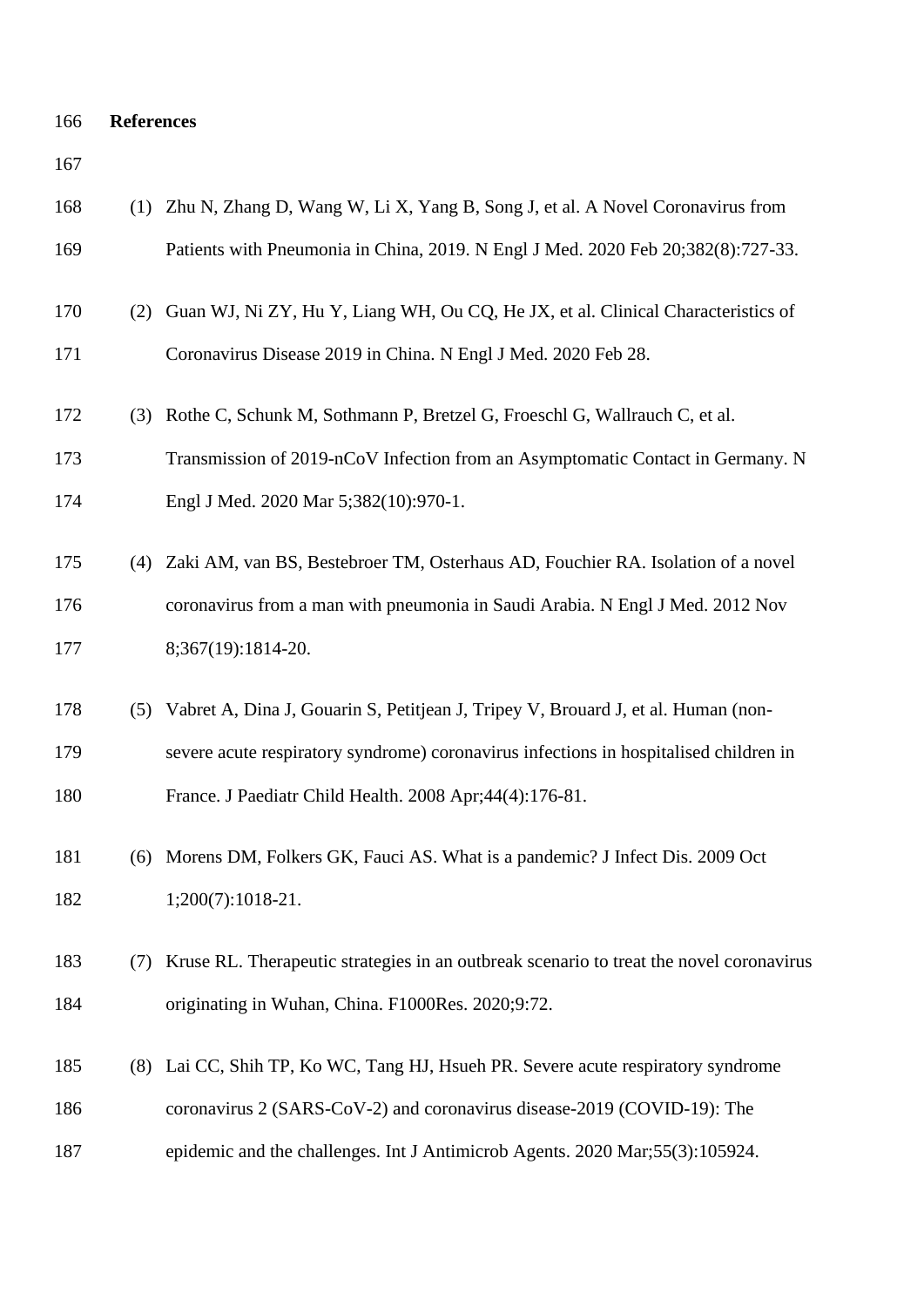| 188 |      | (9) Colson P, Rolain JM, Lagier JC, Brouqui P, Raoult D. Chloroquine and                 |
|-----|------|------------------------------------------------------------------------------------------|
| 189 |      | hydroxychloroquine as available weapons to fight COVID-19. Int J Antimicrob              |
| 190 |      | Agents. 2020 Mar 4;105932.                                                               |
| 191 | (10) | Ohkuma S, Poole B. Fluoresence probe measurement of the intralysosomal pH in             |
| 192 |      | living cells and the perturbation of pH various agents. Proc Natl Acad Sci USA.          |
| 193 |      | 1978;75:3327-31.                                                                         |
| 194 |      | (11) Keyaerts E, Li S, Vijgen L, Rysman E, Verbeeck J, Van RM, et al. Antiviral activity |
| 195 |      | of chloroquine against human coronavirus OC43 infection in newborn mice.                 |
| 196 |      | Antimicrob Agents Chemother. 2009 Aug;53(8):3416-21.                                     |
| 197 | (12) | Vincent MJ, Bergeron E, Benjannet S, Erickson BR, Rollin PE, Ksiazek TG, et al.          |
| 198 |      | Chloroquine is a potent inhibitor of SARS coronavirus infection and spread. Virol J.     |
| 199 |      | 2005 Aug 22;2:69.                                                                        |
| 200 | (13) | Savarino A, Boelaert JR, Cassone A, Majori G, Cauda R. Effects of chloroquine on         |
| 201 |      | viral infections: an old drug against today's diseases? Lancet Infect Dis. 2003          |
| 202 |      | Nov;3(11):722-7.                                                                         |
| 203 | (14) | de Wilde AH, Jochmans D, Posthuma CC, Zevenhoven-Dobbe JC, van NS,                       |
| 204 |      | Bestebroer TM, et al. Screening of an FDA-approved compound library identifies four      |
| 205 |      | small-molecule inhibitors of Middle East respiratory syndrome coronavirus replication    |
| 206 |      | in cell culture. Antimicrob Agents Chemother. 2014 Aug; 58(8): 4875-84.                  |
| 207 | (15) | Kono M, Tatsumi K, Imai AM, Saito K, Kuriyama T, Shirasawa H. Inhibition of              |
| 208 |      | human coronavirus 229E infection in human epithelial lung cells (L132) by                |
| 209 |      | chloroquine: involvement of p38 MAPK and ERK. Antiviral Res. 2008                        |
| 210 |      | Feb; 77(2): 150-2.                                                                       |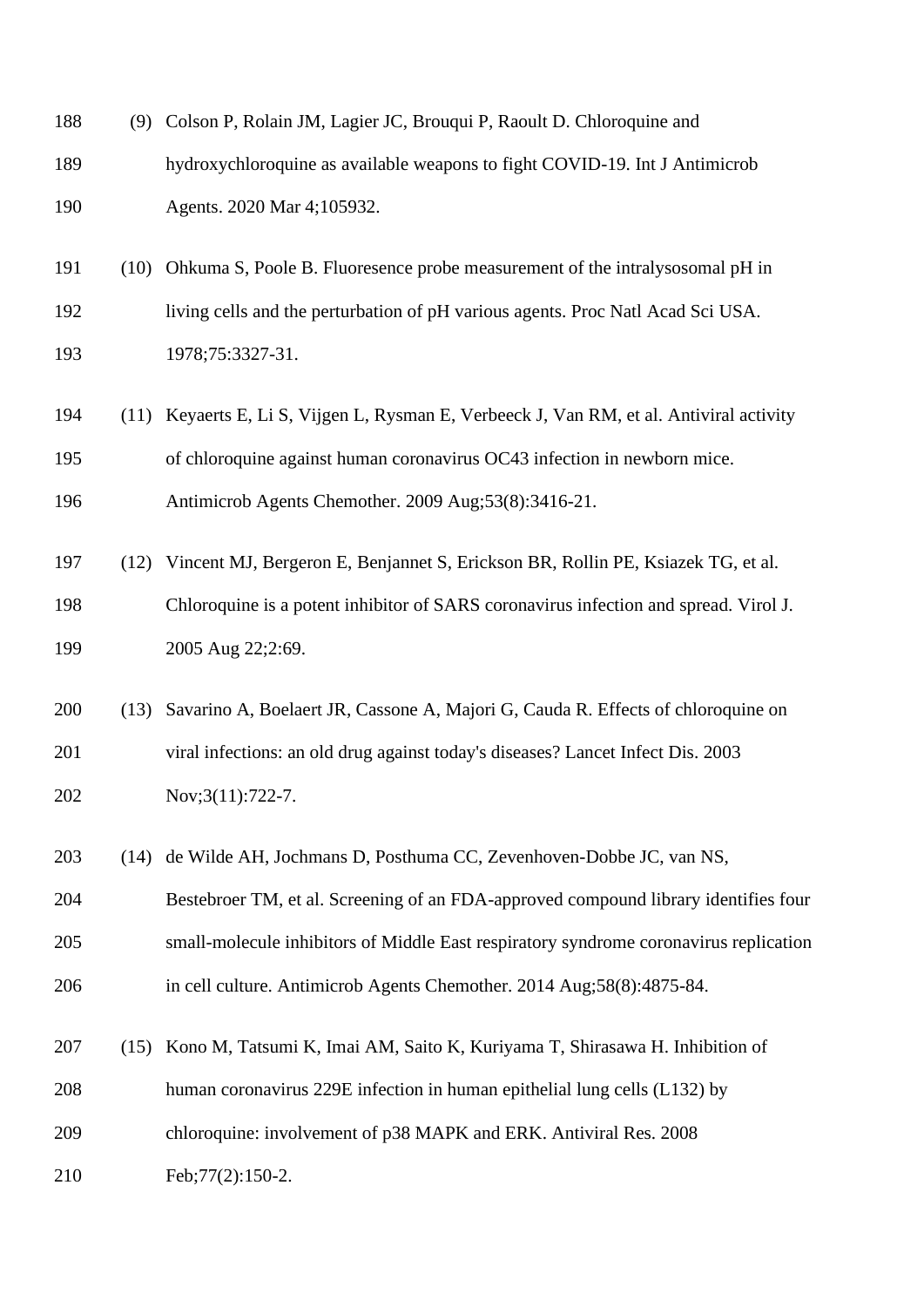| 211 |      | (16) Devaux CA, Rolain JM, Colson P, Raoult D. New insights on the antiviral effects of |
|-----|------|-----------------------------------------------------------------------------------------|
| 212 |      | chloroquine against coronavirus: what to expect for COVID-19? Int J Antimicrob          |
| 213 |      | Agents. 2020 Mar 11;105938.                                                             |
| 214 | (17) | Keyaerts E, Vijgen L, Maes P, Neyts J, Van RM. In vitro inhibition of severe acute      |
| 215 |      | respiratory syndrome coronavirus by chloroquine. Biochem Biophys Res Commun.            |
| 216 |      | 2004 Oct 8;323(1):264-8.                                                                |
| 217 |      | (18) Wang M, Cao R, Zhang L, Yang X, Liu J, Xu M, et al. Remdesivir and chloroquine     |
| 218 |      | effectively inhibit the recently emerged novel coronavirus (2019-nCoV) in vitro. Cell   |
| 219 |      | Res. 2020 Mar;30(3):269-71.                                                             |
| 220 |      | (19) Liu J, Cao R, Xu M, Wang X, Zhang H, Hu H, et al. Hydroxychloroquine, a less toxic |
| 221 |      | derivative of chloroquine, is effective in inhibiting SARS-CoV-2 infection in vitro.    |
| 222 |      | Cell Discov. 2020;6:16.                                                                 |
| 223 | (20) | Raoult D, Houpikian P, Tissot-Dupont H, RISS JM, Arditi-Djiane J, Brouqui P.            |
| 224 |      | Treatment of Q fever endocarditis : comparison of two regimens containing               |
| 225 |      | doxycycline and ofloxacin or hydroxychloroquine. Arch Intern Med.                       |
| 226 |      | 1999;159(2):167-73.                                                                     |
| 227 | (21) | Raoult D, Drancourt M, Vestris G. Bactericidal effect of Doxycycline associated with    |
| 228 |      | lysosomotropic agents on Coxiella burnetii in P388D1 cells. Antimicrob Agents           |
| 229 |      | Chemother. 1990;34:1512-4.                                                              |
| 230 | (22) | Boulos A, Rolain JM, Raoult D. Antibiotic susceptibility of Tropheryma whipplei in      |
| 231 |      | MRC5 cells. Antimicrob Agent Chemother. 2004;48(3):747-52.                              |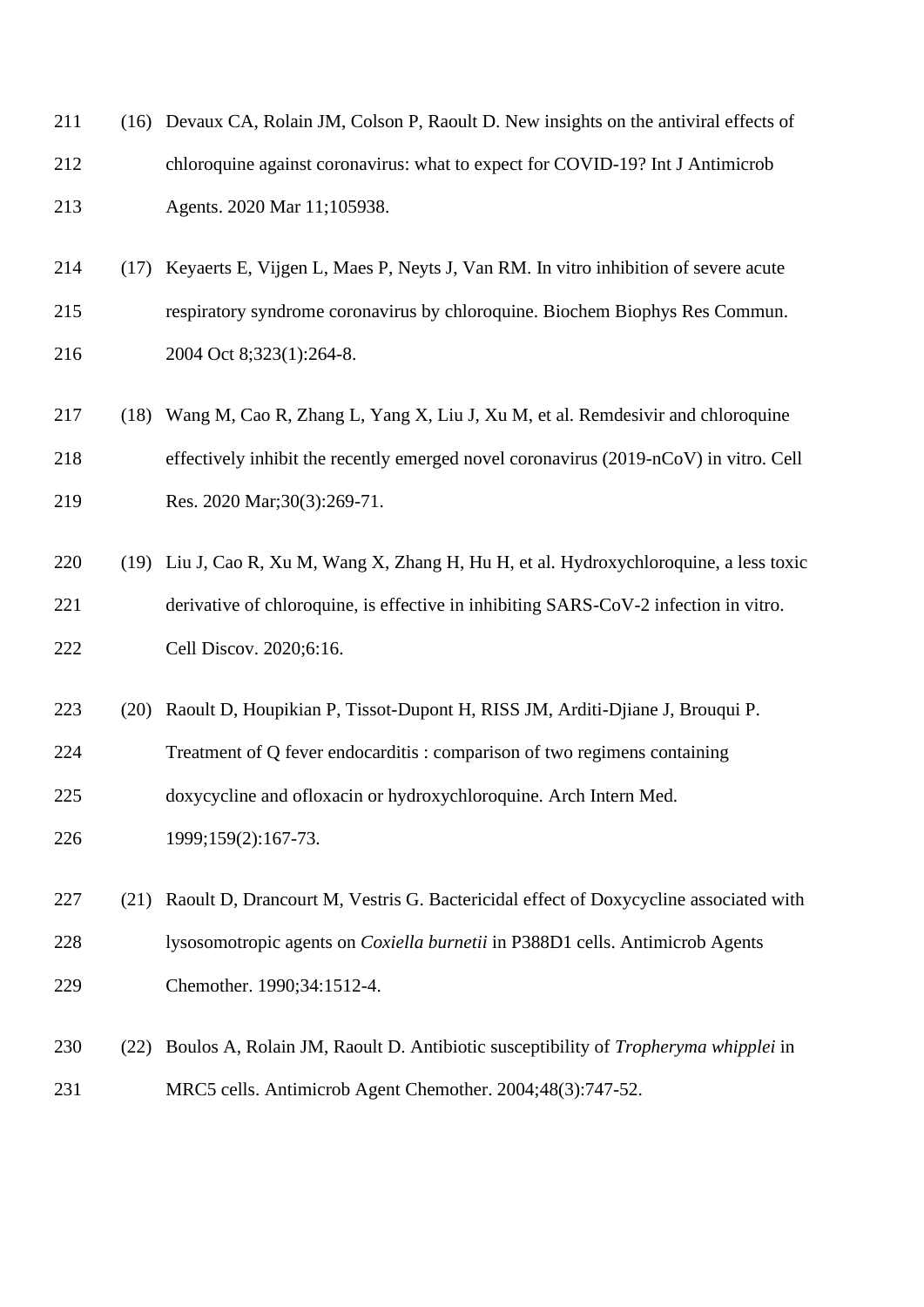(23) Fenollar F, Puechal X, Raoult D. Whipple's disease. N Engl J Med. 2007 Jan 4;356(1):55-66.

| 234 |      | (24) Armstrong N, Richez M, Raoult D, Chabriere E. Simultaneous UHPLC-UV analysis       |
|-----|------|-----------------------------------------------------------------------------------------|
| 235 |      | of hydroxychloroquine, minocycline and doxycycline from serum samples for the           |
| 236 |      | therapeutic drug monitoring of Q fever and Whipple's disease. J Chromatogr B Analyt     |
| 237 |      | Technol Biomed Life Sci. 2017 Aug 15;1060:166-72.                                       |
| 238 | (25) | Gao J, Tian Z, Yang X. Breakthrough: Chloroquine phosphate has shown apparent           |
| 239 |      | efficacy in treatment of COVID-19 associated pneumonia in clinical studies. Biosci      |
| 240 |      | Trends. 2020 Feb 19.                                                                    |
| 241 |      | (26) Wang Y, Cui R, Li G, Gao Q, Yuan S, Altmeyer R, et al. Teicoplanin inhibits Ebola  |
| 242 |      | pseudovirus infection in cell culture. Antiviral Res. 2016 Jan; 125:1-7.                |
| 243 | (27) | Zhang J, Ma X, Yu F, Liu J, Zou F, Pan T, et al. Teicoplanin potently blocks the cell   |
| 244 |      | entry of 2019-nCoV. bioRxiv 2020;https://doi.org/10.1101/2020.02.05.935387.             |
| 245 |      | (28) Retallack H, Di LE, Arias C, Knopp KA, Laurie MT, Sandoval-Espinosa C, et al. Zika |
| 246 |      | virus cell tropism in the developing human brain and inhibition by azithromycin. Proc   |
| 247 |      | Natl Acad Sci U S A. 2016 Dec 13;113(50):14408-13.                                      |
| 248 | (29) | Bosseboeuf E, Aubry M, Nhan T, de Pina JJ, Rolain JM, Raoult D, et al.                  |
| 249 |      | Azithromycin Inhibits the Replication of Zika Virus. J Antivir Antiretrovir.            |
| 250 |      | 2018;10(1):6-11.                                                                        |
| 251 |      | (30) Li C, Zu S, Deng YQ, Li D, Parvatiyar K, Quanquin N, et al. Azithromycin Protects  |
| 252 |      | against Zika virus Infection by Upregulating virus-induced Type I and III Interferon    |
| 253 |      | Responses. Antimicrob Agents Chemother. 2019 Sep 16.                                    |